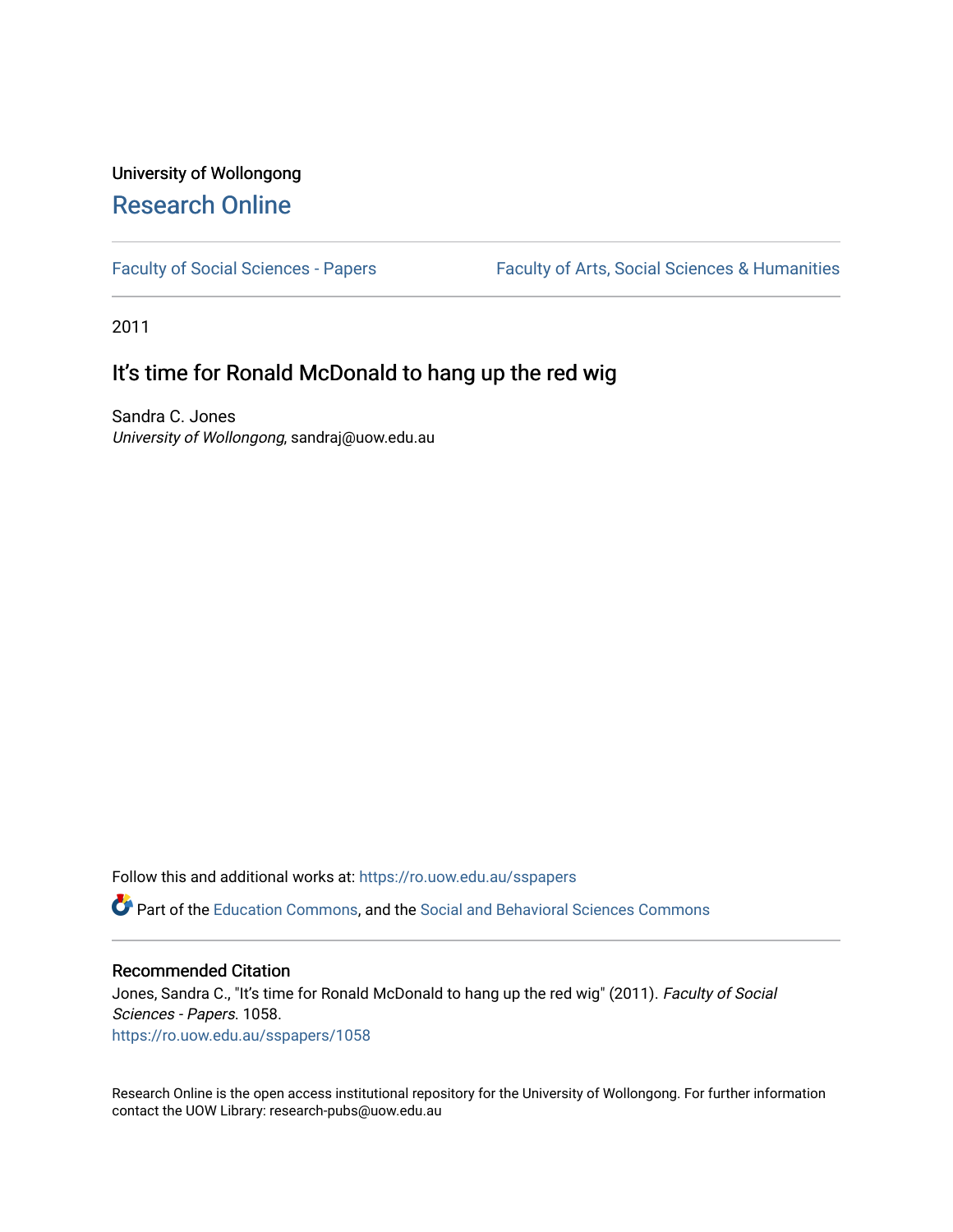## It's time for Ronald McDonald to hang up the red wig

### Abstract

More than 550 international health professionals and organisations have signed a letter to McDonald's calling for the Ronald McDonald icon to be shelved.

### Keywords

hang, mcdonald, ronald, time, wig, up, red

### **Disciplines**

Education | Social and Behavioral Sciences

### Publication Details

Jones, S. (2011). It's time for Ronald McDonald to hang up the red wig. The Conversation, 19 May 1-3.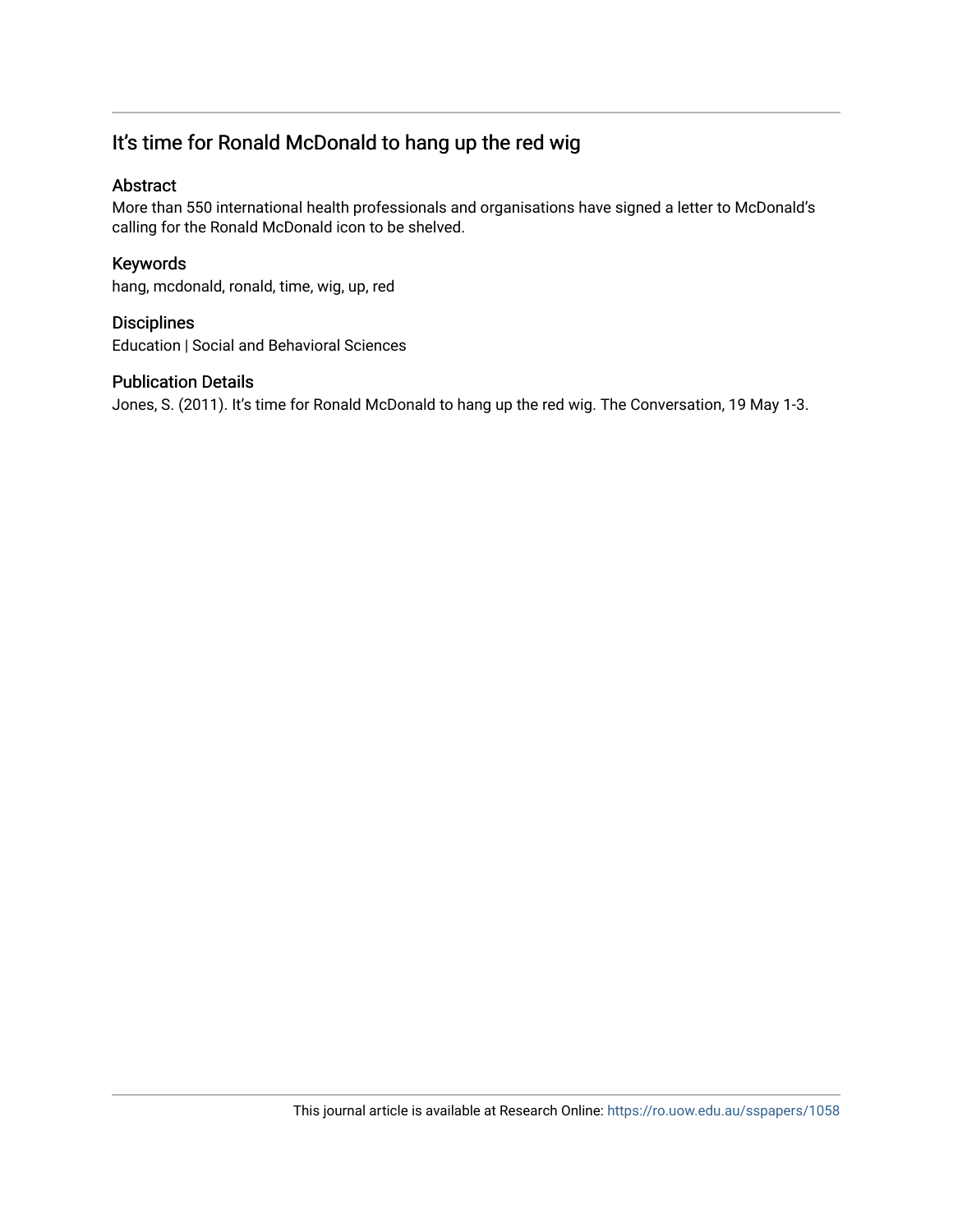# **THE CONVERSATION**

19 May 2011, 2.34pm AEST

# It's time for Ronald McDonald to hang up the red wig

### **AUT HO R**



### **Sandra Jones**

Professor and Director of the Centre for Health Initiatives at University of Wollongong



Children form lifetime brand associations from age two. flickr/AlternativeMedia

More than 550 international health professionals and organisations have signed a letter to McDonald's calling for the Ronald McDonald icon to be shelved.

### **What's made Ronald McDonald such a successful marketing tool?**

One of the biggest factors is he doesn't just represent the brand – he *is* the brand.

He's the personification of McDonald's, and that's been really effective in terms of building a really broad awareness of the organisation and really giving it a personality and a character.

Brands try really hard to create a brand personality that people can relate to – not only with children but with adults as well. Having a character like Ronald McDonald has a positive impact on people's attitudes towards that brand, and builds a long-term relationship.

A US study found that 96% of children recognised Ronald McDonald and I would say that would be even higher among adults.

### **At what age do children begin developing their attitudes to fast food?**

There's been some research, again in the US, that looked at children's and young people's awareness of brands. What they found was that if you use a cartoon character or an animal,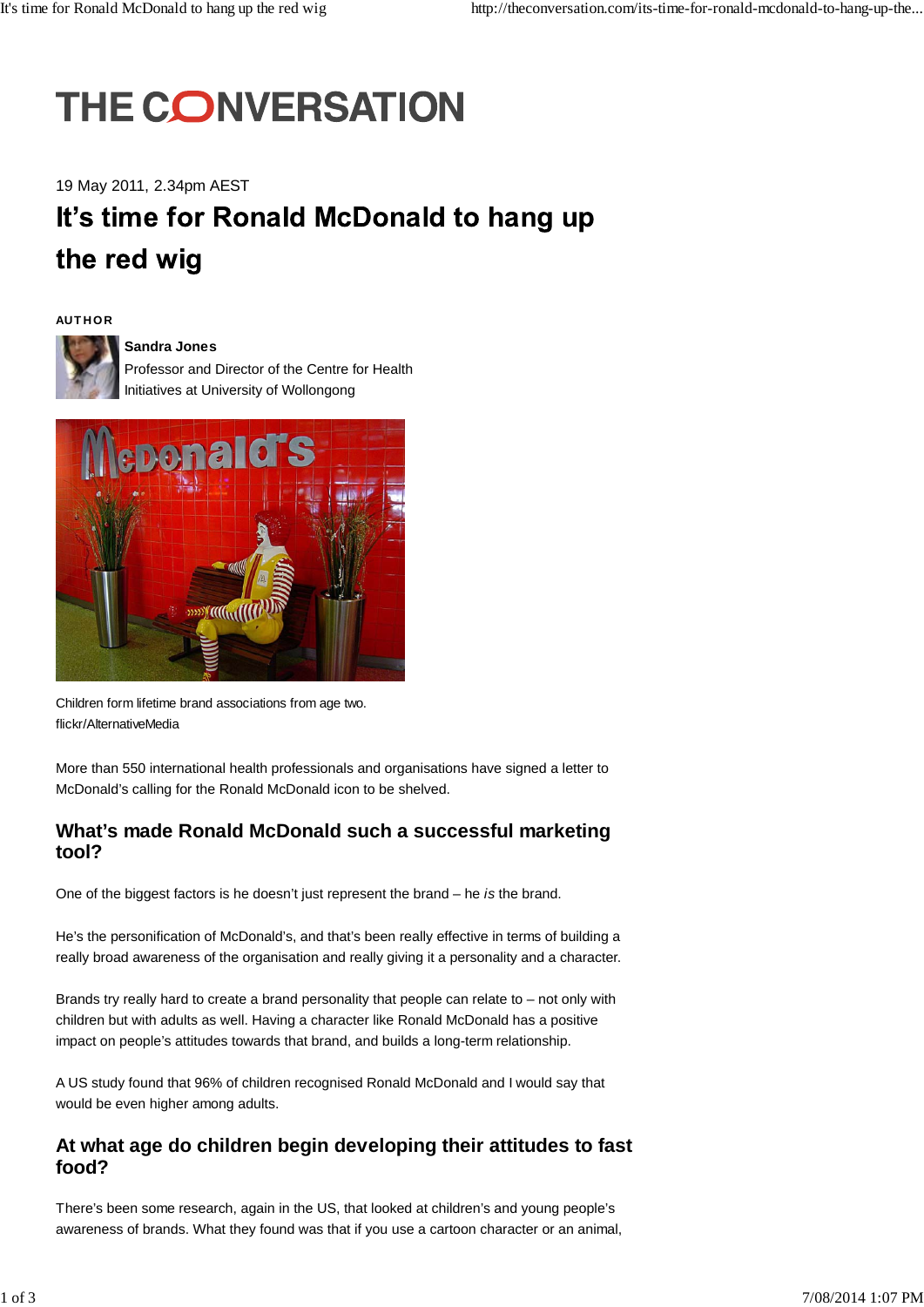or some other significant character that appeals to young people, children's brand recognition begins as early as two years of age.

This is very, very early and well before they're forming taste preferences or in a position to make any food choices on their own. They are developing recognition of the brand and developing positive attitudes towards the brand. It is incredibly influential.

A study of 63 children compared the attitudes of identical food – one set in McDonald's packaging, the other unbranded. The children, who ranged in age from three to five, were asked to compare the taste of the identical foods. What the researchers found was children strongly preferred the taste of the food and drink they thought was from McDonalds, even though it was identical.

So it didn't just influence their attitudes towards the brand, it influenced their taste perceptions. So it really shows you how powerful that branding is: even though it doesn't taste any different, they believe it does because it says it's from McDonalds.

### **What about adult's perception of brands and the efforts of companies to promote health, for example, KFC and breast cancer research?**

This is where corporate social responsibility comes into play. Companies use their brand to promote important, positive messages – social change and health change messages. And that serves two purposes. There is an increased awareness of the health issue but it also creates a really strong, warm feeling towards the brand.

You can see this in play when you talk to many adults – they like McDonalds, they like Ronald McDonald, they like KFC. They're considered good companies because they're doing good things.

This positive support is particularly useful when these companies are up against increasing moves to regulate fast food marketing. If they are seen as being good corporate citizens, consumers won't want to cut them off at the knees and stop the good work they're doing.

But the public health people say, "If you really want to be socially responsible, you'd stop producing unhealthy food and you'd stop marketing it to children."

Even if, at two or three years old, you're not eating at McDonald's, you're still forming really positive attitudes towards the brand, and that stays with you throughout your life.

When children do start eating McDonald's it's associated with birthday parties, games, playgrounds, Happy Meal toys, and fun. Children don't go to McDonald's for the food; they go there for the experience.

If you get someone to develop a positive brand association when they're a child, there's lots of evidence to suggest that it continues as they grow into adults. So you're getting lifetime loyalty.

### **If it's all about the brand, does it matter what's being advertised?**

If you see a brand often enough, or a product often enough, you develop a positive attitude towards it. So one of the issues around Ronald McDonald and other characters is that you don't have to promote the food. You promote the toys; you promote the character.

Children have a really positive attitude towards Ronald McDonald because he's a clown and he's fun. He's in their magazines and he's on their television channels.